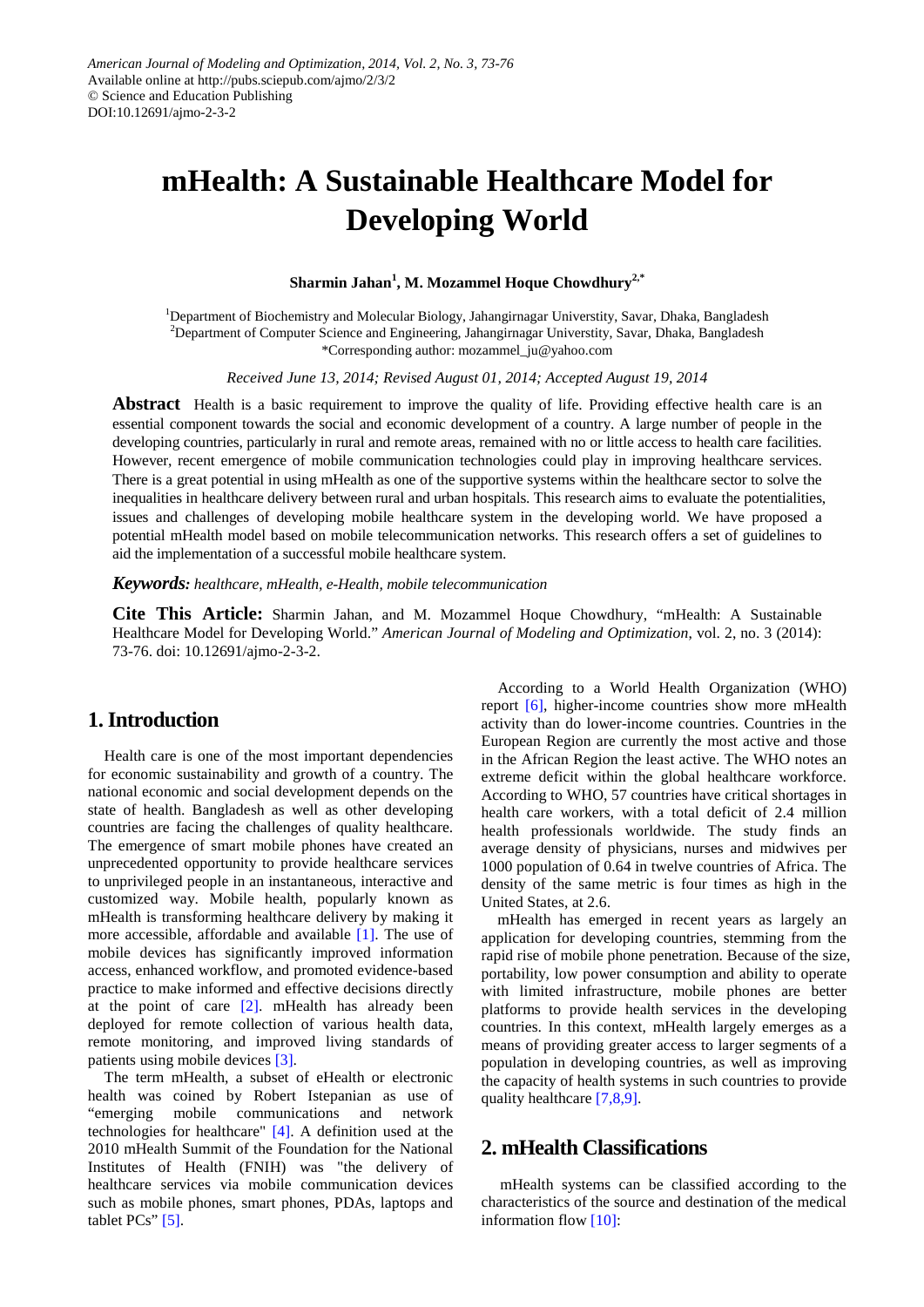- Patient to medical supervisor
- Patient to physician
- Physician to physician
- Physician to expert system
- Patient to medical system (management of patients).

Depending on the target group, mHealth systems can be classified as follows:

- mHealth for hospital patients
- mHealth for healthy people (preventive mHealth)
- mHealth for the chronically ill or vulnerable individuals.

## **3. Emerging Areas of mHealth**

The emerging areas of mHealth applications include [\[11\]:](#page-3-8)

- Emergency response systems (e.g., road traffic accidents, emergency obstetric care)
- Human resources coordination, management, and supervision
- Telemedicine diagnostic and decision support to remote clinicians
- Pharmaceutical Supply Chain Integrity & Patient Safety Systems
- Clinical care and remote patient monitoring
- Health extension services
- Health services monitoring and reporting
- Health-related m-Learning for the general public
- Training and continuing professional development for health care workers
- Health promotion and community mobilization
- Support of long-term conditions, for example in diabetes self-management

A report of the UN Foundation and Vodafone Foundation presents seven application categories within the mHealth field [\[12\]:](#page-3-9)

- i. Education and awareness
- ii. Helpline
- iii. Diagnostic and treatment support
- iv. Communication and training for healthcare workers
- v. Disease and epidemic outbreak tracking
- vi. Remote monitoring
- vii. Remote data collection

# **4. Potentiality of mHealth in Developing Countries**

Health services are often inadequate in developing countries because they are neither accessible nor affordable and when they are accessible, they are often dysfunctional, low in quality, and unresponsive to the

needs of clients [\[13\].](#page-3-10) Many developing countries like Bangladesh can't provide minimal health service to their people due to insufficient number of doctors, health care professionals and medical services. Although there are many clinics and hospitals are found in the rural and suburban areas but they are often ill-equipped. The inadequate infrastructure makes it more difficult to provide health care in rural and remote areas at the right time. If traveling cost of a patient to visit a medical specialist is higher than the cost of providing mobile consultation (m-consultation), then mHealth might be an economically viable solution. [Table 1](#page-1-0) outlines the dire situation of primary health care in developing countries in comparison with developed countries [\[14\].](#page-3-11)

Within this context, mHealth has emerged as a viable solution to serve the pressing healthcare needs through its high reach and low cost mechanism by making health care more accessible, affordable and effective across the developing world. For many years, the mobile phone was not considered powerful tool to reduce the digital divide in health, but the dramatic penetration rate of mobile phones in the low and middle income countries over the last decade has increased the potential of mHealth services [\[15\].](#page-3-12) Cellular Phone has revolutionized the telecommunication infrastructure all over the world. [Figure 1](#page-1-1) shows the mobile telecommunication status in the world. Mobile phone penetration rates stand at 96% globally; 128% in developed countries; and 89% in developing countries [\[16\].](#page-3-13)

Developing countries need to drive the development of mHealth to improve healthcare delivery systems in their countries. Bangladesh and other developing countries has the opportunity to use mobile telecommunication in a more integrated way in the healthcare sector to improve the quality, safety and efficiency in delivering healthcare services to the people.

<span id="page-1-1"></span>

**Figure 1.** Mobile telecommunication status in the world

<span id="page-1-0"></span>

| Table 1. Healthcare indicators in developed and developing countries |                                           |                                      |                                                       |                                                    |                                 |                                               |
|----------------------------------------------------------------------|-------------------------------------------|--------------------------------------|-------------------------------------------------------|----------------------------------------------------|---------------------------------|-----------------------------------------------|
| Countries                                                            | Infant<br>Mortality rate<br>(per $1000$ ) | Maternal<br>Mortality<br>(per100000) | Years of life lost due to<br>communicable disease (%) | Births attended by skilled<br>health personnel (%) | Hospital<br>beds (per<br>10000) | <b>Total Health</b><br>workers (per<br>10000) |
| <b>USA</b>                                                           |                                           |                                      |                                                       | 100                                                | 32                              | 125                                           |
| UK                                                                   |                                           |                                      |                                                       | 99                                                 | 39                              | 75                                            |
| India                                                                |                                           | 450                                  | 58                                                    |                                                    |                                 |                                               |
| Mexico                                                               | 22                                        | 63                                   | 27                                                    |                                                    |                                 | 28                                            |
| Pakistan                                                             | 78                                        | 320                                  | 70                                                    |                                                    |                                 |                                               |
| Bangladesh                                                           | 52                                        | 570                                  | 60                                                    | 20                                                 |                                 |                                               |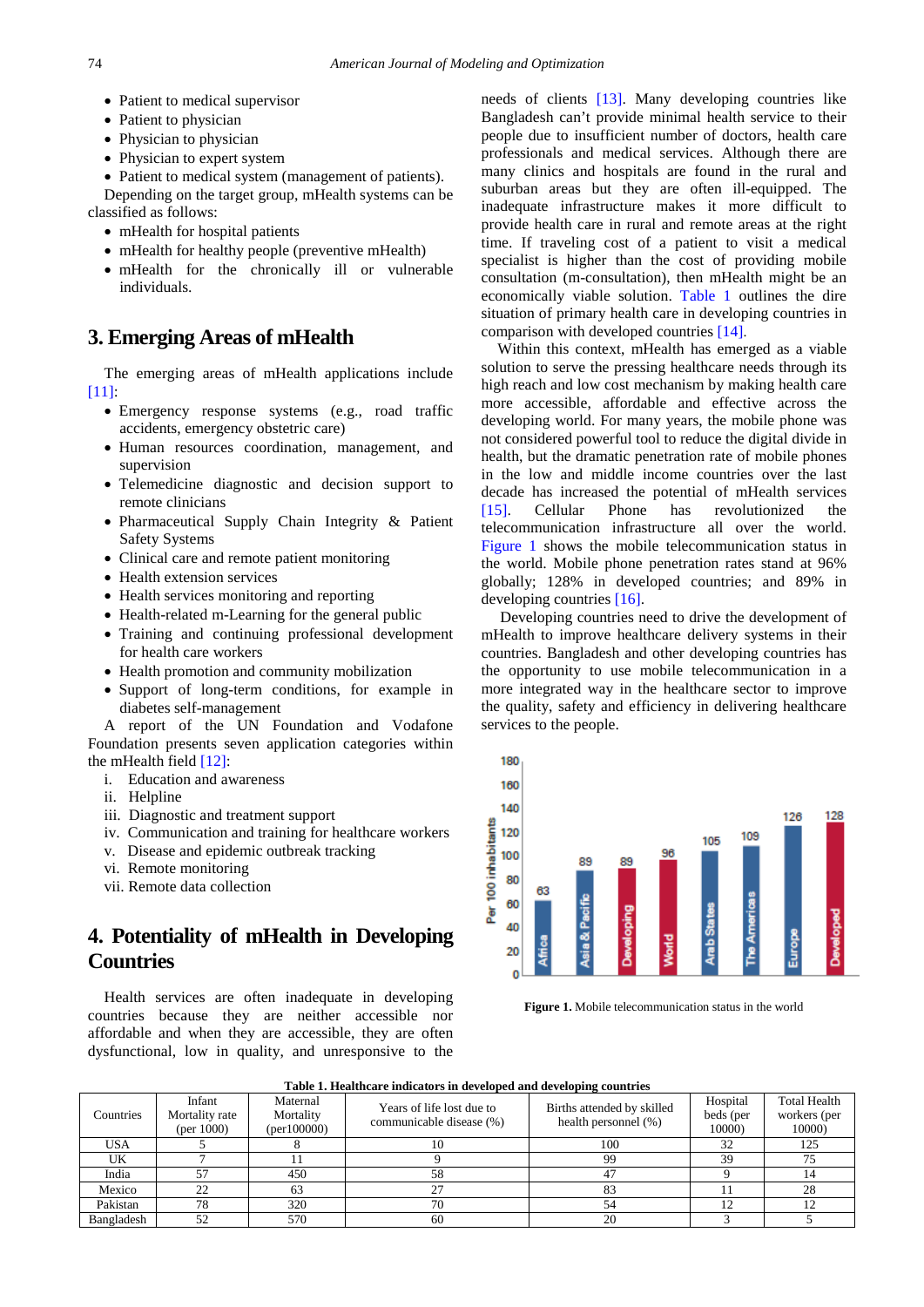# **5. A Patient-centric mHealth Model**

[Figure 2](#page-2-0) shows a patient-centric mHealth model sustainable for both urban and rural people of the developing countries since mobile phones have got the tremendous popularity and become the most usable communication tool in the developing world. The model has incorporated different stack holders of health care services.

<span id="page-2-0"></span>

**Figure 2.** A patient-centric mHealth Model

# **6. Challenges of Developing mHealth in the Developing Countries**

Bangladesh as well as other developing countries are facing various obstacles to the promotion and implementation of mHealth. This study has identified some major threats and challenges for developing mHealth in the developing world which include:

- Poor ICT infrastructure
- Lack of appropriate IT policy
- Lack of awareness of both government and citizens
- Inadequate human resource capacity
- Non-acceptability of IT systems
- Lack of coordination
- Low level of IT literacy
- Lack of IT training
- High-cost, lower liability of Internet access
- Lack of education
- Hassle in getting required service
- Lack of information

# **7. Recommendations**

Quality health service is critical for the poor people to access in developing countries. To cope with the issues and challenges, the rural poor in the developing world draw on indigenous knowledge and innovate through local experimentation and adaptation. The use of mobile communication technologies in health services can reduce the primary gap in health related needs that exist in daily life. In this context, functional quality of health information, affordable cost, availability of services, communication infrastructure, and easy to use information can play a predominant role in developing user perceived health care system. Technical awareness, network dynamism, service effectiveness and data delivery mechanism should be emphasized for raising user satisfaction. This study intends to recommend that the following policy initiatives are important conditions and facilitators for successful implementation of mHealth in the developing countries:

- Facilities should be built to mHealth services both in urban and rural areas. In this regard, steps can be taken for enhancing the country's technical setup with modern technology. Government as well as donor agencies, non-government organizations and other development partners of the country should participate in building up the necessary capacity in this area.
- Doctors, nurses, health professionals and health service providers are the most vital resources in promoting mHealth services to the door steps of the people. Since there is an acute shortage of qualified doctors and health professionals, short-term intensive training may be arranged.
- Modern and effective mobile telecommunication networks need to be built to support mHealth services.
- Everyone should have access to mobile communication, not just those who are literate and economically privileged. Special attention should be given to the needs of the disadvantaged and remote village people.
- Everyone should be encouraged and enabled to cope with mHealth services.
- Mobile telecommunication operators should be encouraged through providing governmental support and financial packages so that they could reduce the communication access cost for the user especially for the rural people.
- An integrated flexible and reliable nation-wide mobile communication system capable of voice, audio, video, data and graphics transmission should be ensured. National Information Infrastructure should be developed and it should be connected to Global Information Infrastructure through an information superhighway to create, collect and provide mHealth services to the world market.

## **8. Conclusion**

The developing countries are facing the challenges of quality healthcare. mHealth can be considered as one of the potential and supportive systems within healthcare sectors in the developing countries to improve the access, efficiency, effectiveness, and quality of clinical and business processes utilized by healthcare organizations, practitioners, patients, and consumers in an effort to cheer up the health status of patients and to face the emergency situations in some cases. This research evaluates the potentialities, issues and challenges for implementation of mobile healthcare system in the developing countries. This research proposes a patient centric mHealth framework for healthcare management in the developing world. This study has suggested some recommendations useful for developing a successful mHealth system. The proposed